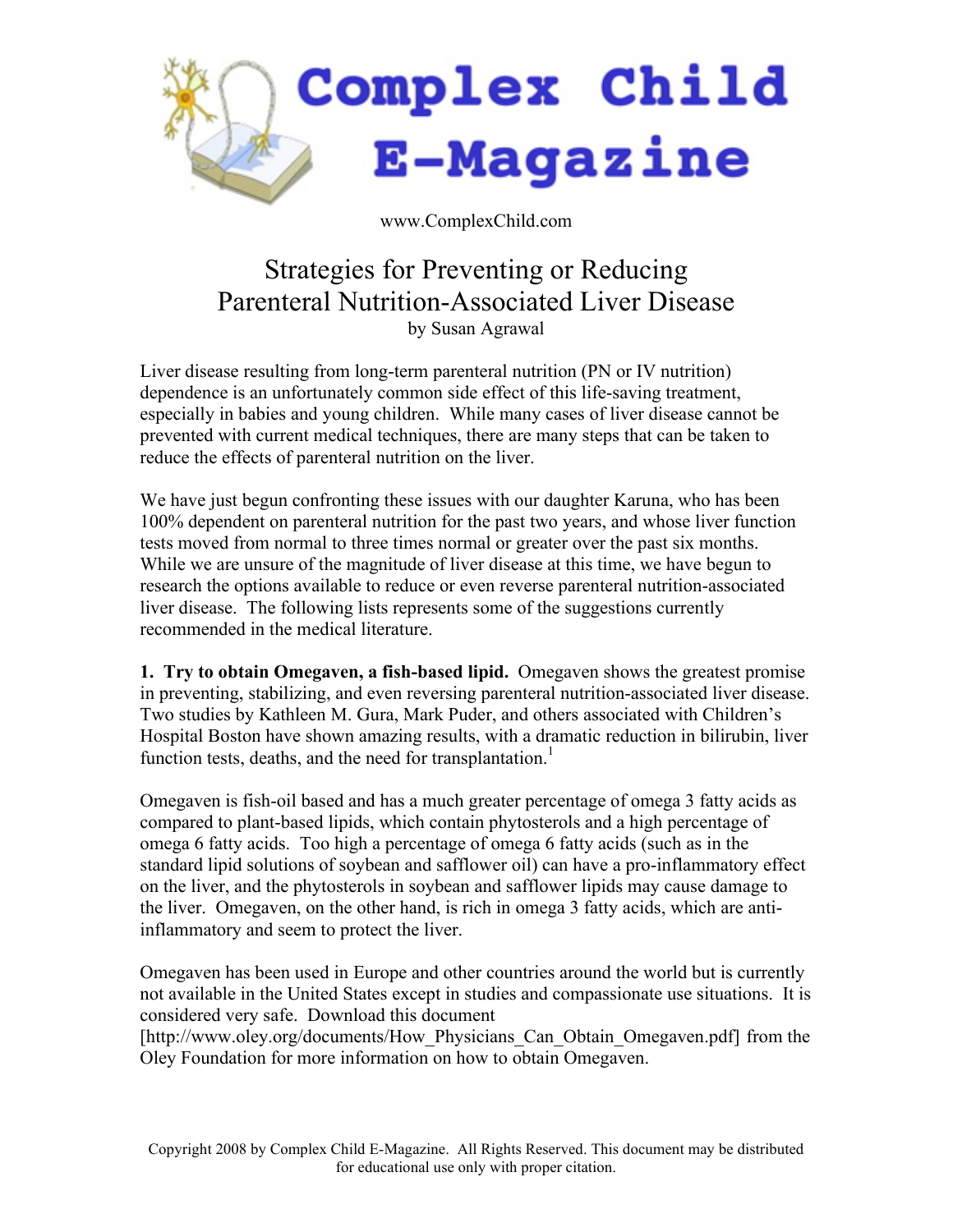## **2. If Omegaven is unavailable, use a 100% soybean lipid instead of a**

**soybean/safflower mixture.** While the effect may be minimal, soy-based lipids contain a slightly higher percentage of omega 3 fatty acids as compared to safflower oils, which contain primarily omega 6 fatty acids. Omega 3 fatty acids seem to have a positive effect on the liver.

## **3. Run lipids only a few days a week or only for a short period of time each day (8-**

**12 hours).** Because standard lipid solutions (soybean or soybean and safflower oils) used in the United States contain phytosterols, they may contribute to liver inflammation or cholestasis. 2 Reducing the amount of lipids or the number of hours on lipids may decrease stress on the liver and limit the amount of potential exposure to damaging lipids. Children with metabolic problems and certain other conditions may not be able to run lipids this fast.

4. **Cycle the PN, aiming to run it for 10-18 hours.** Cycling the PN allows the liver to rest and recover during a portion of the day, which may reduce stress on the liver and mirrors a more typical circadian pattern of digestion and rest. While cycling is routinely recommended for healthy children, it may be metabolically stressful for those who are critically ill or have metabolic abnormalities. 3 These children should not cycle their PN.

In addition, if the PN is administered too fast, vitamins and minerals may be excreted rather than absorbed. Children with consistent deficiencies of these elements should run their PN over a longer period of time.

#### 5. **Optimize the PN recipe, especially the balance of glucose with protein and fat.**

While the connection between lipids and liver disease has taken center stage recently, high levels of glucose or dextrose can also cause liver diseases, particularly fatty liver, to develop. 4 Moreover, liver disease can be exacerbated by deficiencies in fatty acids, so completely eliminating lipids may be detrimental in the long run. The proper balance between glucose, protein, and fat must be maintained, and a skilled pharmacist and dietitian with many years of experience using PN is essential.

In addition, potentially toxic substances such as manganese or copper should be reduced or removed from the PN.

Make sure adequate fluids are given. Fluids keep the entire system working well and prevent dehydration, especially in children with large volume ostomy outputs or chronic diarrhea. See this article [http://www.articles.complexchild.com/00037.html] on Fluid Requirements.

Finally, make sure not to overfeed the body with excess calories as this stresses the body and liver. Many children find they can reduce calories as compared to oral intake, especially if they have had absorption problems with oral or enteral feeding.

## 6. **Monitor blood levels of vitamins and trace elements at least every six months since excess amounts of certain vitamins and minerals can be toxic to the liver.**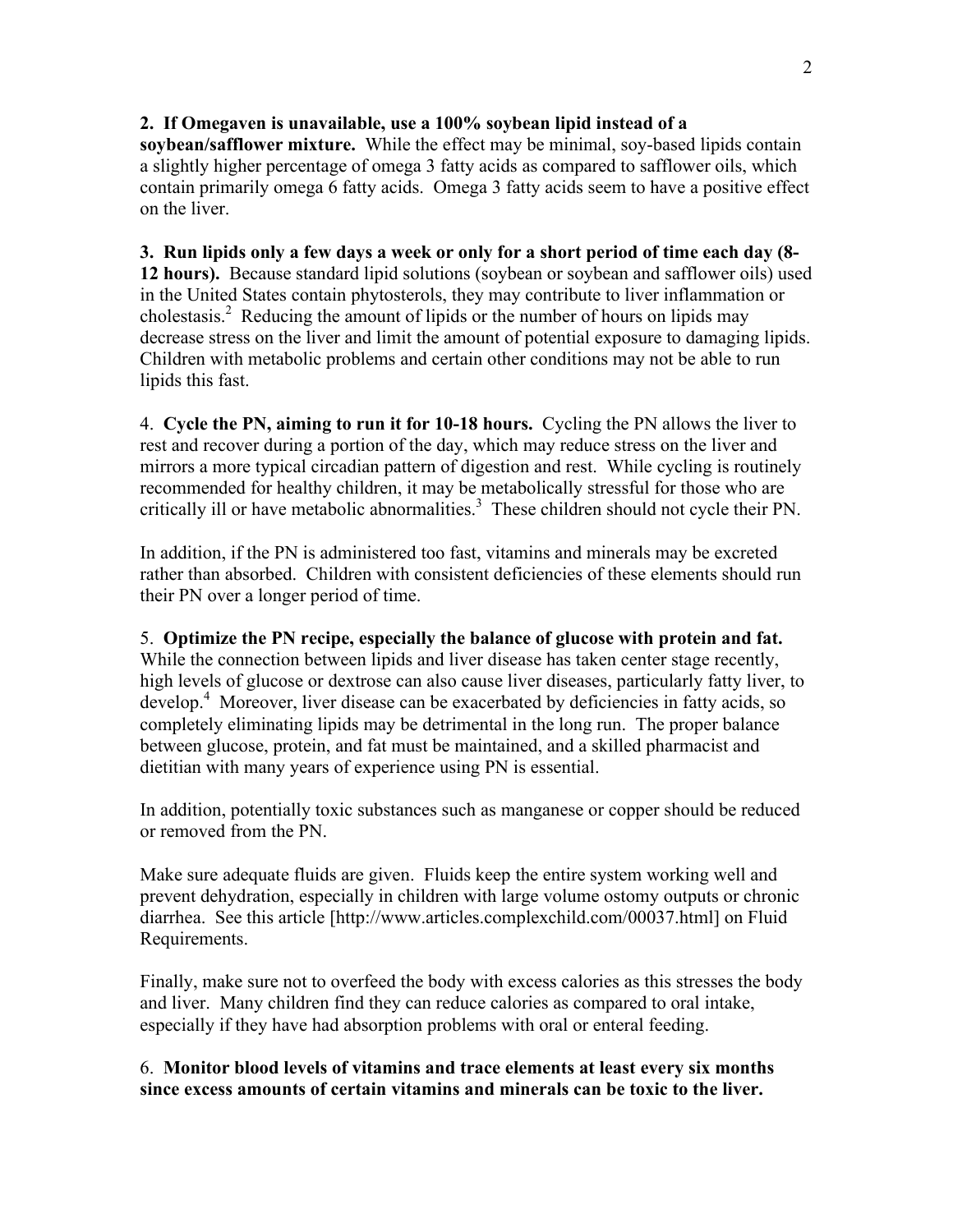Iron in particular tends to accumulate in the liver, potentially causing both high blood levels of iron and ferritin and excessive iron in the liver. 5 While the mechanism for these actions is unknown at this time, a normal level of iron and other vitamins and trace elements is optimum.

Vitamin A is known to cause liver problems when it reaches toxic levels.<sup>6</sup> Other elements, such as manganese and copper, also have a tendency to build up in the liver or worsen liver function. While functional tests for all vitamins and trace elements are not available, those that can be quantified need to be measured to ensure an adequate amount while preventing toxic effects.<sup>7</sup> Measurements may not always be accurate, unfortunately, since blood levels often represent levels infused rather than the level in body tissues, especially for trace elements. Trace elements, including iron and selenium, should only be measured when the patient is well since illness can cause a change in distribution. The subject of trace elements will be the focus of the 2009 ASPEN conference, which will hopefully yield some more information on the subject.

Children on PN also tend to be deficient in a wide variety of vitamins and other trace elements. Individual levels must be monitored consistently and adjusted as needed. Trace minerals should be added one by one to the PN whenever possible to ensure adequate levels, and vitamins may also need to be administered separately (instead of as an IV multivitamin solution) if toxic levels or deficiencies of one or more vitamins occurs.

# 7. **Stop or reduce all medications that have liver side effects, such as Tylenol (acetaminophen) and many seizure medications.** Some of these include: 8

- **Analgesics and Nonsteroidal Anti-Inflammatory Drugs**: ibuprofen (Motrin), acetaminophen (Tylenol)
- **Lipid-lowering agents**: statins, nicotinic acid (niacin; Nicolar)
- **Antidiabetic agents**: acarbose (Precose), pioglitazone (Actos), sulfonylureas
- **Antibiotics**: amoxicillin-clavulanate potassium (Augmentin), erythromycin, isoniazid (INH), nitrofurantoin (Furadantin), tetracycline
- **Antifungal agents**: fluconazole (Diflucan), itraconazole (Sporanox), ketoconazole (Nizoral)
- **Retinoids**: etretinate (Tegison)
- **Anticonvulsant agents**: phenytoin (Dilantin), valproic acid (Depakene)
- **Psychotropic agents**: bupropion (Wellbutrin), chlorpromazine (Thorazine), tricyclic antidepressants
- **Hormones**: tamoxifen (Nolvadex), testosterone
- **Others**: halothane (Fluothane), methotrexate (Rheumatrex)
- **Herbs and Supplements**: Iron, Niacin, Vitamin A, Manganese, Copper, Comfrey, Echinacea, Niacin, Valerian, and many others

Please note that the risks and benefits of each drug must be weighed. In some cases, it may be necessary to remain on the medication, while in other cases, a different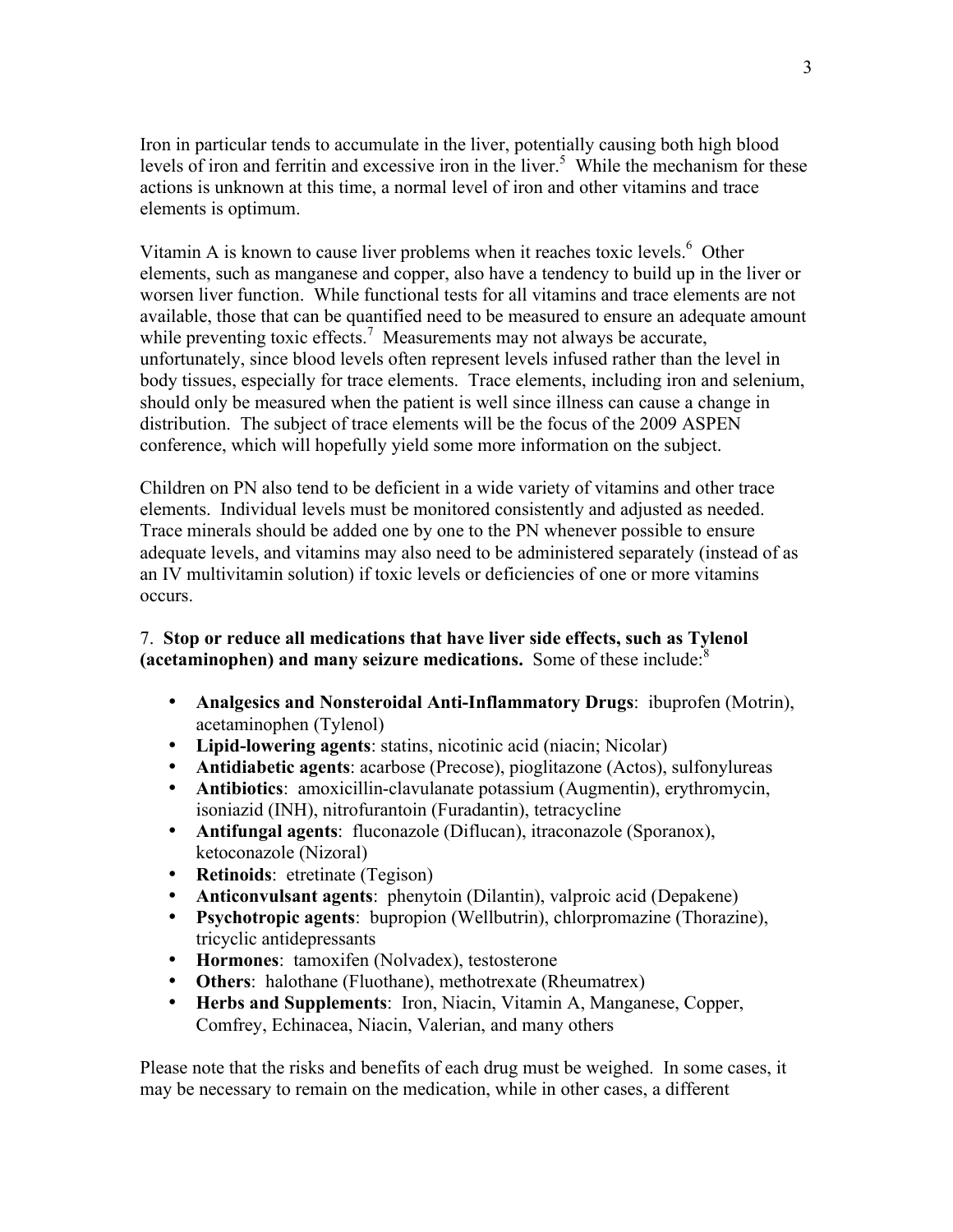medication may be more suitable. Never stop a medication without consulting your doctor. In addition, this is not a complete list. Other medications may also be problematic.

8. **Use the gut as much as possible.** When the gut is not used, a variety of negative consequences occur, including thinning of the mucosal barrier, bacterial overgrowth, lowered gut immunity, and decreased gall bladder function.<sup>9</sup> These can lead to increased episodes of sepsis if bacteria seeps from the gut into the bloodstream, as well as gallstones that may further impact liver function. Not using the gut also reduces gastrointestinal hormones, which can contribute to less gallbladder function and increased bacterial overgrowth.

While using the gut may be difficult for some children, the more the gut is used, the less likely PN-related liver disease is to occur. Even running water at 2ml per hour or only using the gut for meds may help. The ultimate cure for PN-associated liver problems that are caught early is to transition to oral or enteral (tube) feeds.

9**. Eliminate bacterial overgrowth.** Use of medications such as Flagyl to reduce bacterial overgrowth in the small bowel may help reduce episodes of sepsis from bacterial translocation (when gut bacteria seeps into the bloodstream) and other inflammatory responses that may impact the liver.<sup>10</sup> Breath testing may help to diagnose this problem, and treatment with antibiotics, which often must be rotated to prevent resistance, is usually helpful. Polymyxin B, another antibiotic that is particularly effective on gut bacteria, may be given through the gut to reduce bacterial overgrowth and reduce the severity of bacterial translocation, and has been shown to reduce steatosis in rats. $11$ 

Prebiotics and probiotics may also help to lessen bacterial overgrowth. In addition, reducing bacterial overgrowth may speed up the transition back to partial or full enteral feeds. 12

10. **Prevent line infections and sepsis.** While the relationship between sepsis and liver function is not fully understood, sepsis can create an inflammatory effect in the liver, worsening function, and studies have shown a clear link between sepsis and liver failure.<sup>13</sup> Proper line care and aseptic technique to reduce line infections is an absolute must.

Use of needless systems, chlorhexidine, and other techniques may help prevent infections. Reducing bacterial overgrowth in the gut may also help to prevent sepsis from bacterial translocation, when bacteria seep out of the gut into the bloodstream.

11**. Add Carnitine to the PN.** Children with liver diseases tend to have low levels of carnitine in their blood, and some of the conditions that may lead to a child being placed on PN (such as mitochondrial disorder) are also associated with low levels of carnitine. Supplementation to normal levels is a must. In addition, at least one study in rats has demonstrated that carnitine may reduce hepatic steatosis (fatty liver).<sup>14</sup>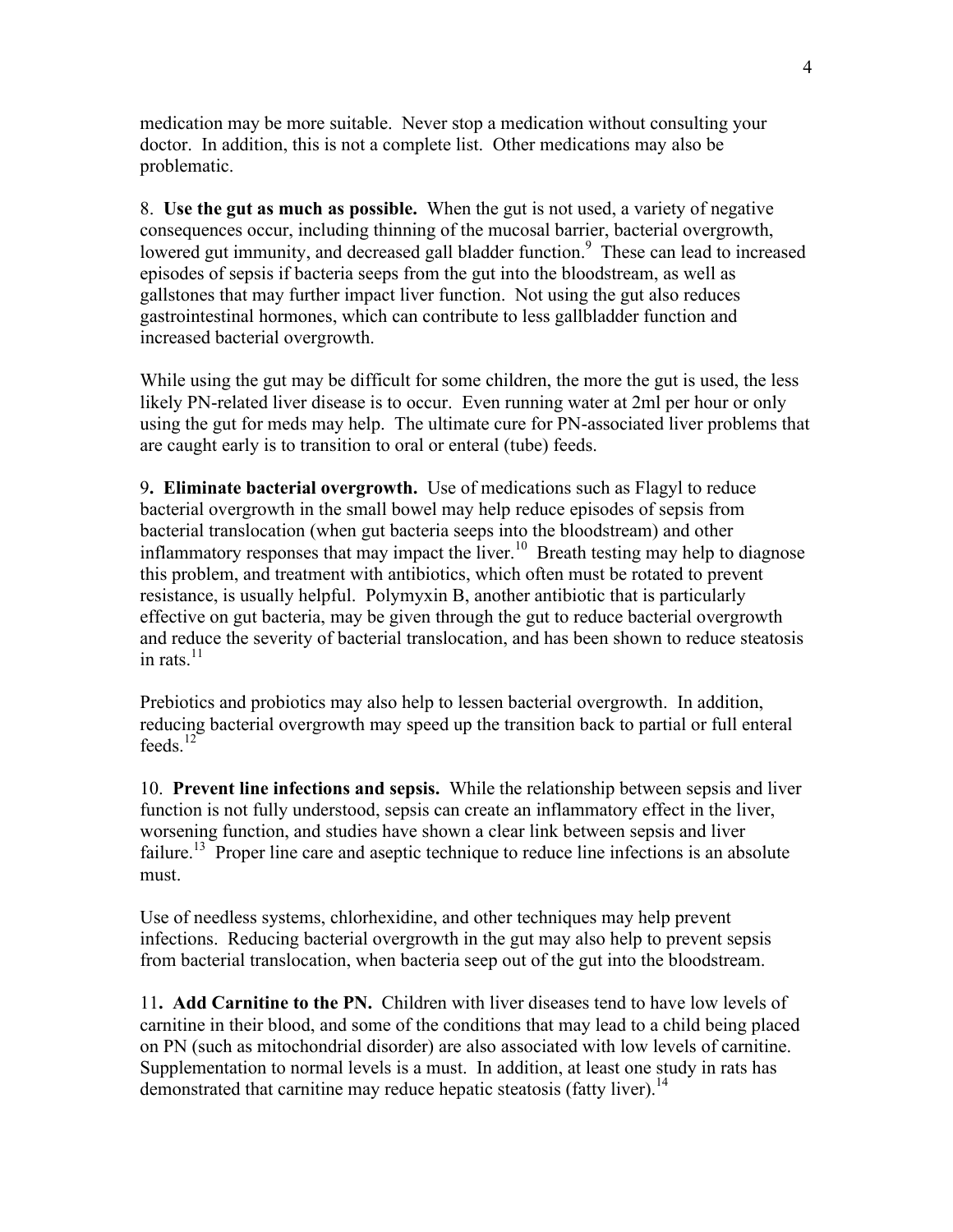12. **Take Actigall (Ursodeoxycholic Acid or Ursodiol).** Ursodiol is a bile acid that may help improve bile flow and improve liver function. Typically used to treat gallbladder disease, Ursodiol may reduce gallstone formation or gallbladder sludge as well, leading to less blockage in the ducts connecting the gallbladder, liver, pancreas, and intestinal tract. A recent review article cites six studies on the topic, all of which found reductions in liver function tests and improvement of symptoms such as jaundice.<sup>15</sup> Ursodiol unfortunately only comes in oral forms, which may make treatment difficult in children with poor absorption or little gut function.

13. **Add Mucomyst (N-Acetyl Cysteine or NAC) to the PN or infuse it separately.** A recent article from the Hospital for Sick Children in Toronto includes the case histories of three children with liver cholestasis who were placed on NAC in an attempt to improve liver function.<sup>16</sup> Children on PN seem to be particularly lacking in cysteine, and adding NAC seems to compensate for this deficiency. The three children in the study showed dramatic reductions in liver biochemistries including bilirubin, AST, ALT, GGT, as well as Ferritin (iron stores), as compared to baseline before treatment with NAC.

14. **Add Choline to the PN.** Choline-deficiency is common in children on PN. While not much research has been done in this area, one study has demonstrated that choline deficiency increases steatosis (fatty liver), and supplementation with choline may improve the steatosis.<sup>17</sup>

15. **Add Glutamine or Taurine to the PN.** Glutamine, an amino acid, may reduce episodes of sepsis by improving gut function.<sup>18</sup> Along with other positive effects, Glutamine is thought to improve the intestinal barrier, preventing bacteria from seeping into the bloodstream and causing infections. Taurine, an organic acid, is often deficient in babies and children receiving TPN. One study showed that certain premature babies had improved liver function with taurine supplementation.<sup>19</sup>

For more information, contact the Oley Foundation [www.oley.org] or visit the Short Gut Wiki Omegaven page [http://grey.colorado.edu/shortgut/index.php/Omegaven].

 <sup>1</sup> Kathleen M. Gura, *et al*. "Safety and Efficacy of <sup>a</sup> Fish-Oil Based Fat Emulsion in the Treatment of Parenteral Nutrition Associated Liver Disease." *Pediatrics* 2008;121:e678-86 [hereafter Gura I]; Gura, *et al*. "Reversal of Parenteral Nutrition-Associated Liver Disease in Two Infants with Short Bowel Syndrome Using Parenteral Fish Oil: Implications for Future Management." *Pediatrics* 2006;118(1):e197-201

<sup>[</sup>hereafter Gura II]. <sup>2</sup> Gura I, e684. <sup>3</sup> Charles Friel and Bruce Bistrian. "Cycled Parenteral Nutrition: Is It More Effective?" *American Journal of Clinical Nutrition* 1997;65:1078-9.<br><sup>4</sup> Gura II, e200.<br><sup>5</sup> Thomas R. Riley, *et al.* "Preventive Strategies in Chronic Liver Disease: Part I." *American Family* 

*Physician* 2001;64(9): 1558-9.<br><sup>6</sup> Riley, 1558.